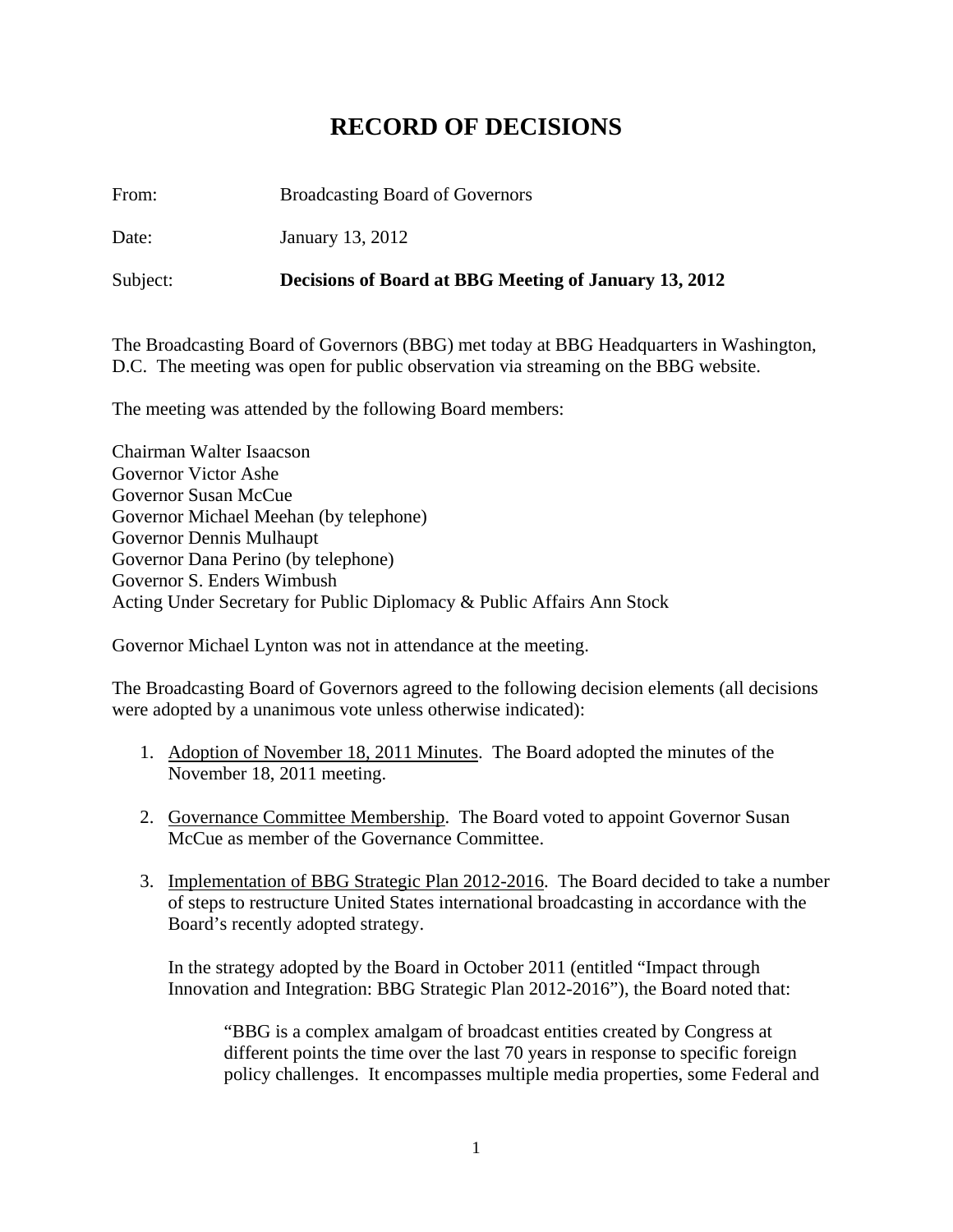some non-Federal, with different legal and administrative frameworks . . . all in organizational silos with little cross-cutting coordination.

The current structure complicates managing resources for highest impact as well as the integration and projection of core talents and capabilities. It obstructs efforts to transform the agency's assets into an integrated network that can take advantage of the wide-ranging, highly professional newsgathering activities done by each BBG entity…Integration must therefore accompany innovation as an operational imperative."

The Board agreed to the following elements in order to move forward the restructuring of United States international broadcasting in accordance with the Strategic Plan:

a. Grantee Consolidation

As a result of its year-long strategic review of international broadcasting, the Board agreed to explore the feasibility of consolidating the three grantee organizations into a single corporate structure sharing a unified administrative and legal framework, while retaining their journalistic missions. The Board looked at the short- and long-term financial ramifications and the other benefits and costs of consolidation.

In this connection, the Board considered the November 2011 report from its management consultant Deloitte on the feasibility of consolidating the grantees. The Deloitte report found no overlap among the Grantees' broadcasting activities and assumes that no cuts will be made in such activities. The study found, however, that consolidation would lead to substantial savings by eliminating duplicative management and administrative functions. Deloitte projected substantial savings for the BBG during the five (5) years following the consolidation of the grantees. Those funds may be used to enhance United States international broadcasting. (Deloitte estimates one-time costs for implementing consolidation – including severance payments – from \$7 - \$11 million.)

In addition, the Board considered the report of the law firm of Baker & McKenzie on the legal feasibility of merging the BBG-sponsored Grantees. The report concluded that the Board has legal authority under the International Broadcasting Act of 1994 (as amended) to make the three (3) grants that are currently provided to RFE/RL, RFA and MBN to a single consolidated grantee, subject to appropriate Congressional notification and approval.

The Board announces its intention to issue the three grants which BBG currently makes separately to Radio Free Europe/Radio Liberty (RFE/RL), Radio Free Asia (RFA) and Middle East Broadcasting Networks (MBN) to a single, consolidated Grantee (when created) subject to Administration approval, Congressional consultation and guidance, and other due diligence and the implementation of a consolidation transaction plan approved by the Board.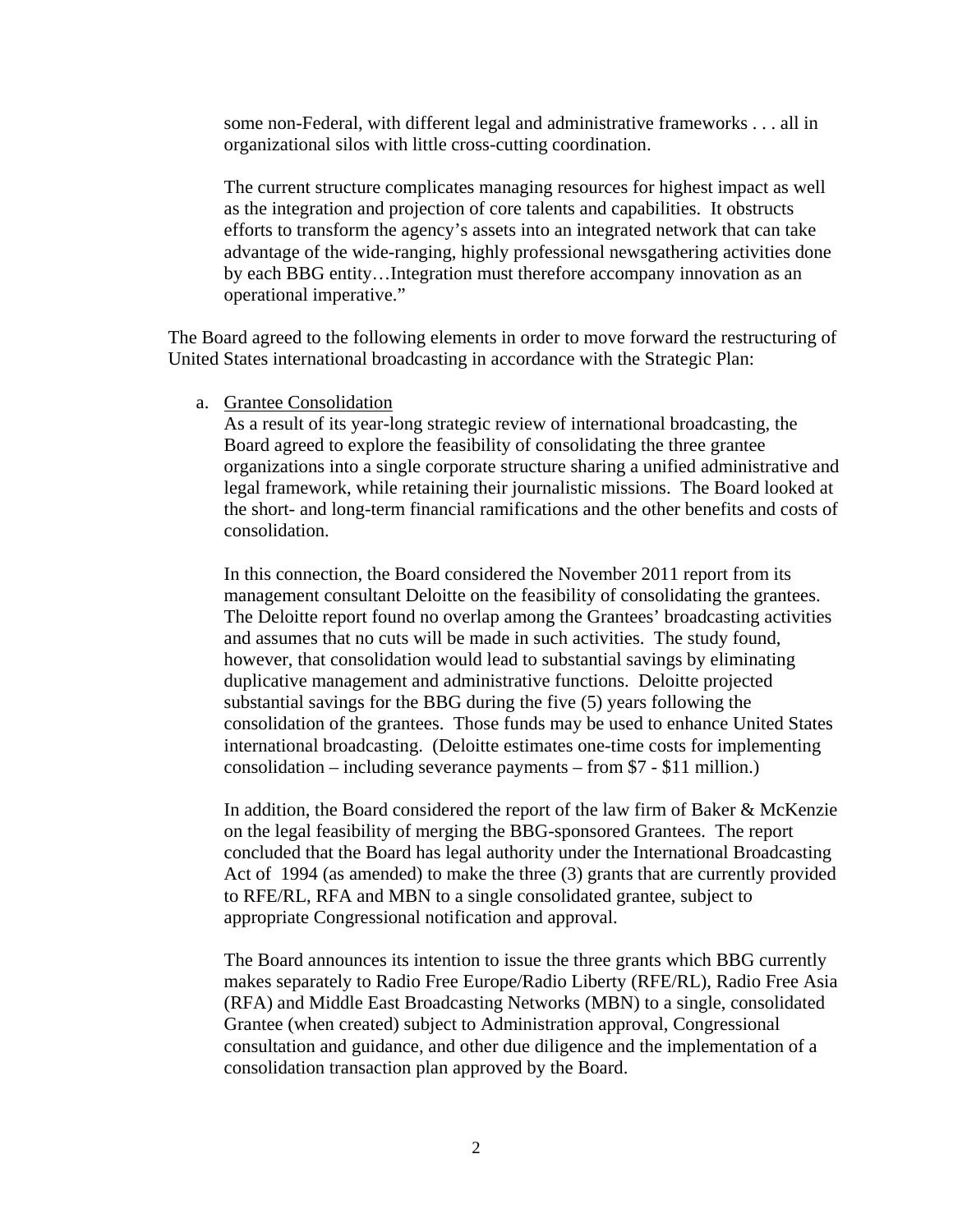The Board instructs the IBB Director, working with Governor Mulhaupt, to develop a plan for structuring, documenting, and implementing a grantee consolidation transaction, including the conduct of adequate due diligence and secure the services of legal and other experts who may be required to assist in the transaction. The IBB Director is requested to provide such a plan, and a proposed budget for its implementation, to the Board for its consideration at the March 2012 Board meeting.

The IBB Director is authorized and encouraged to work in close cooperation with the Grantees. The Board has authorized the IBB Director to work with Brian Conniff, President of MBN, who will act as project leader for the consolidation, in preparing the requested plan. The Board directs and encourages all elements of USIB to cooperate fully with the IBB Director in facilitating the timely and accurate completion of the requested plan and budget.

The Board also directs the IBB Director, as soon as practicable, to prepare and transmit any Congressional notification that may be required to implement the Board's intentions as stated in this decision.

b. International Broadcasting Innovation Act of 2012

As a second and simultaneous effort to streamline United States international broadcasting in accordance with the broader vision set forth in the Board's strategic plan, the Board announces its intention to pursue legislation to be called the International Broadcasting Innovation Act of 2012 (the "IBIA").

The Board directs the IBB Director to work with IBB staff and outside experts, and with Governor McCue, in order to develop for the Board's further consideration a draft IBIA with the following attributes:

- i. The organization of United States international broadcasting shall reflect the optimal mix of federal and non-federal assets required to best achieve the successful and efficient implementation of the Board's Strategic Plan.
- ii. The position of Chief Executive Officer of United States International Broadcasting (the "CEO"), reporting to the Board of Governors, shall be created. The CEO will be empowered to provide day-to-day executive leadership for United States international broadcasting and should have management authority over the federal and non-federal elements of United States international broadcasting, subject to Board oversight. The IBB Director is instructed to consult with Governors Ashe and Lynton in developing a model to define the appropriate roles for the Board and CEO.
- iii. The Board recommends that the position of the IBB Director as a Presidentially-appointed and Senate- confirmed appointment should be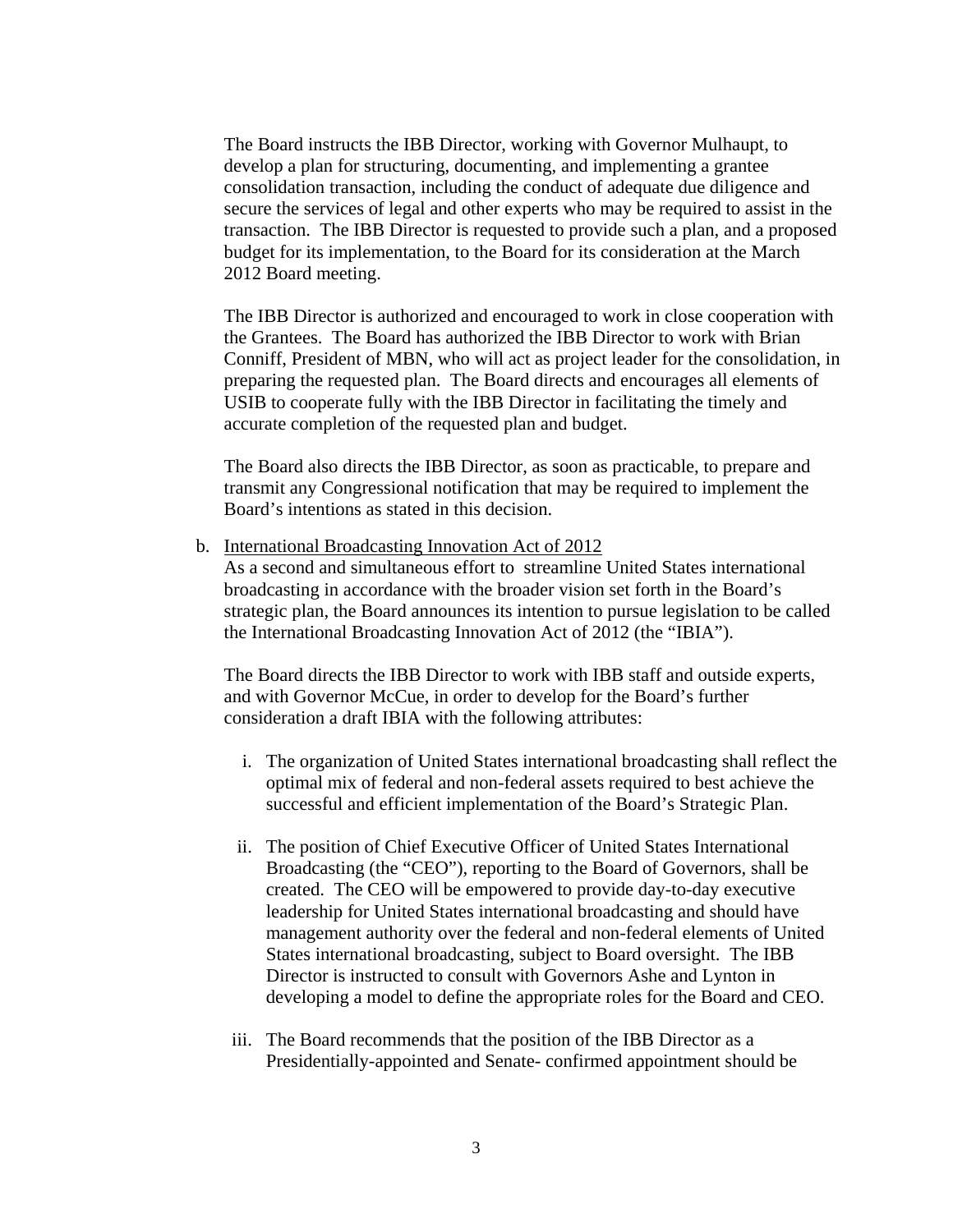eliminated and replaced by an appropriate official who would be selected by, and report to, the CEO.

- iv. The domestic dissemination ban in the Smith-Mundt Act shall be repealed.
- v. The organization shall be renamed to reflect the planned unified structure for United States international broadcasting.
- 4. Resolution on Interference with BBG Broadcasts. The Board adopted a draft resolution condemning the purposeful interference of satellite communications and calling upon assembled delegates at the World Radiocommunication Conference to repudiate this illegal behavior.
- 5. Resolution Honoring VOA's  $70<sup>th</sup>$  Anniversary. The Board adopted the following draft resolutions:
	- a. A resolution honoring the Voice of America's  $70<sup>th</sup>$  anniversary.
	- b. A resolution observing the  $70<sup>th</sup>$  anniversary of Mandarin and Cantonese services of the Voice of America.
- 6. Repurposing Internet Censorship Circumvention Funds. The Board decided to reprogram \$3M in FY2011/2012 funds from Technology, Services and Innovation (TSI) to Radio Free Asia (RFA) in order to expand unrestricted access to information on the Internet for the benefit of all elements of U.S. international broadcasting. RFA is required to consult with the IBB Director in developing projects to be financed with the reprogrammed funds and not to spend such funds in a manner that is inconsistent with the IBB Director's guidance.

The Board directed the staff to take the necessary actions to implement this decision, including preparing and executing the appropriate Congressional notifications and modifying the RFA grant agreement to include the expanded operations and a requirement to consult with the IBB Director.

Walter Isaacson Chairman

\_\_\_\_\_\_\_\_\_\_\_\_\_\_\_\_\_\_\_\_\_\_\_\_\_\_\_\_\_

\_\_\_\_\_\_\_\_\_\_\_\_\_\_\_\_\_\_\_\_\_\_\_\_\_\_\_\_\_\_

Witnessed:

Paul Kollmer-Dorsey Secretary